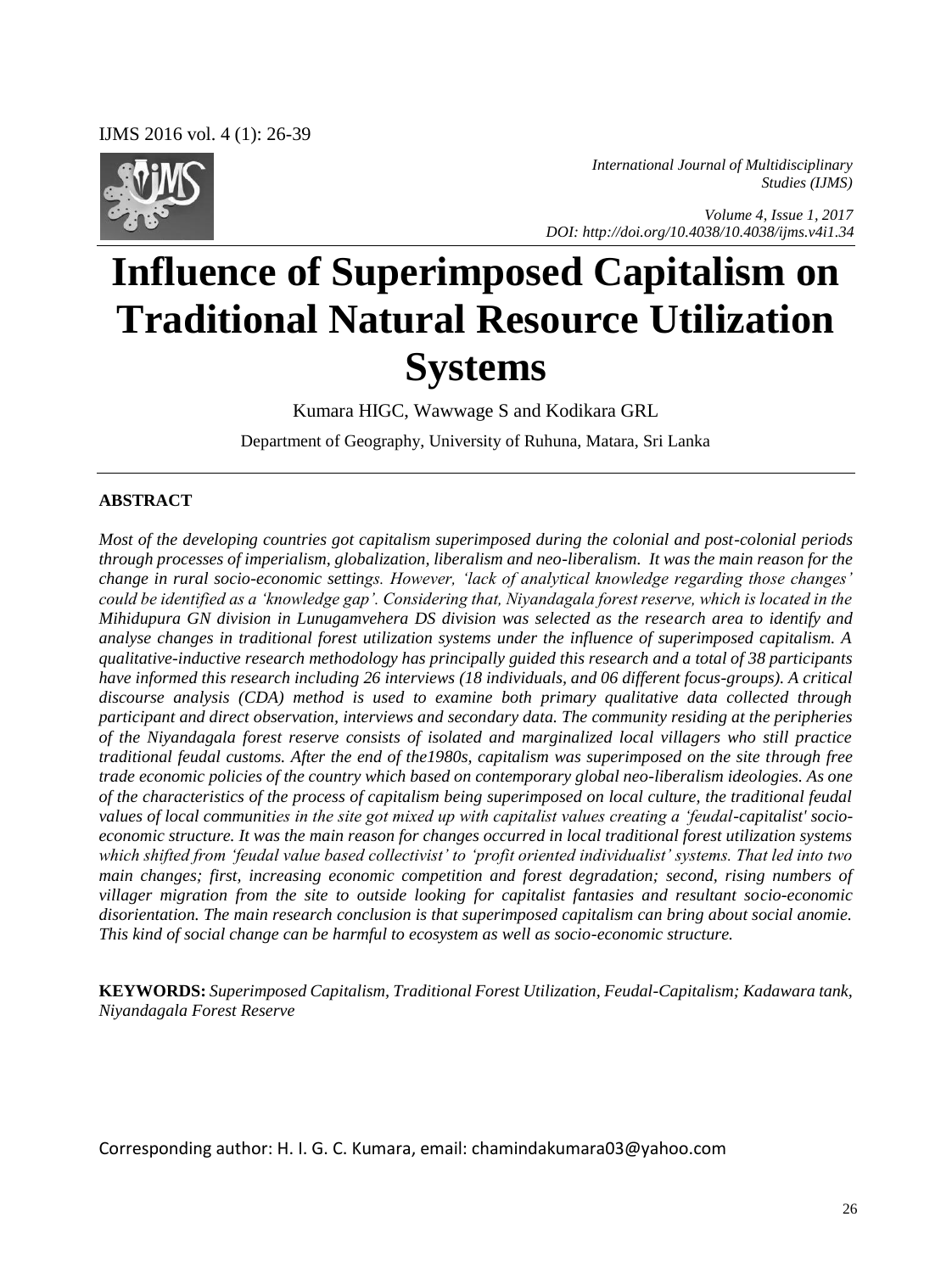## **1. INTRODUCTION**

Capitalism can simply be defined as a profit oriented economic system, which promotes a private free trade economic market rather than a state cooperative economy (Schumpeter, 2013; Hawken, Lovins, & Lovins, 2013). Most of the developing countries that were depending on their own traditional economic systems, got capitalism superimposed during the colonial and post-colonial periods through processes of imperialism, globalization, liberalism and neoliberalism (Dirlik, 2002; Banerjee & Linstead, 2001; Kumara, 2016). It was the main reason for the changes occurred in local traditional socio-cultural structures, which shifted from collectivism towards money centred 'individualism' (Tiessen, 1997; Triandis, Chen & Chan, 1998). This situation is common to Sri Lanka that is a southern peripheral country in the global geo-political and economic context (Kumara, 2016).

After 1977, the Sri Lankan government wanted to obtain economic development through state capitalism, which was based on neo- liberalism ideologies and free trade economic policies (Dunham & Jayasuriya, 2000; Stokke, 1997; Moore, 1990). Gradually, 'superimposed capitalism' pierced into Sri Lankan village culture and mixed up with local feudalist systems. As a result, Sri Lankan social structure is gradually moving towards a 'capitalist feudal' society, which steadily brings changes in traditional social beliefs, norms, practices and social relationships (Kumara, 2016). This change has created an individualist culture in the village, because 'capitalism' and 'individualism' are strongly interrelated processes. Individualism as an ideology arose with the beginnings of capitalism (Turner, 1988). The idea that each of us is unique and should be free to do as one wants corresponded with a society of market relations, in which people are connected with one another only through buying and selling (Kumara, 2016).

The *Kadawara* Wewa site in the Niyandagala forest reserve located in the Mihidupura GN division in the Lunugamvehera DS division (close to the Lunugamwehera National Park) is a sensitive dry zone forest area (Weerasinghe, Jayasinghe, & Abeysinghe, 2002). It is identified as habitats of many rare species including a large number of wild elephants (Fernando *et al*., 2011). The peripheral community has used this forest area for animal husbandry, especially for cattle farming, and Chena cultivation over many years using traditional knowledge and practices (Kobbekaduwa, 1998). This traditional economic system can be identified as a context based federal economic system, which promoted collectivist and collaborative activities in the particular social groups.

The peripheral community of the Niyandagala forest reserve which consisted of isolated and marginalized local villagers practicing local traditional feudal values, was untouched by superimposed capitalism until the end the 1980s. Towards the end of the1980s, capitalism was superimposed in this community through free trade economic policies of the country based on contemporary global neo-liberalism ideologies (Dunham & Kelegama, 1994). As one of the characteristics of the process of capitalism being superimposed on the local culture, the traditional feudal values of local communities in the site got mixed up with capitalist values creating a new set of socio-economic values (Kumara, 2016). For example, in spite of all the modern development achievements of the local communities through capitalism, issues of gender and caste based on traditional feudal values are still in practice (Gunasinghe, 1990). Further, increase in human population, poverty and forest degradation are major issues which are linked with superimposed capitalist ideologies (Kumara, 2016). One of the major trends observed in this forest is its rapid degradation owing to overutilization of forest resources by peripheral community and weaknesses in the state forest management policy (Parrotta, Turnbull & Jones, 1997). This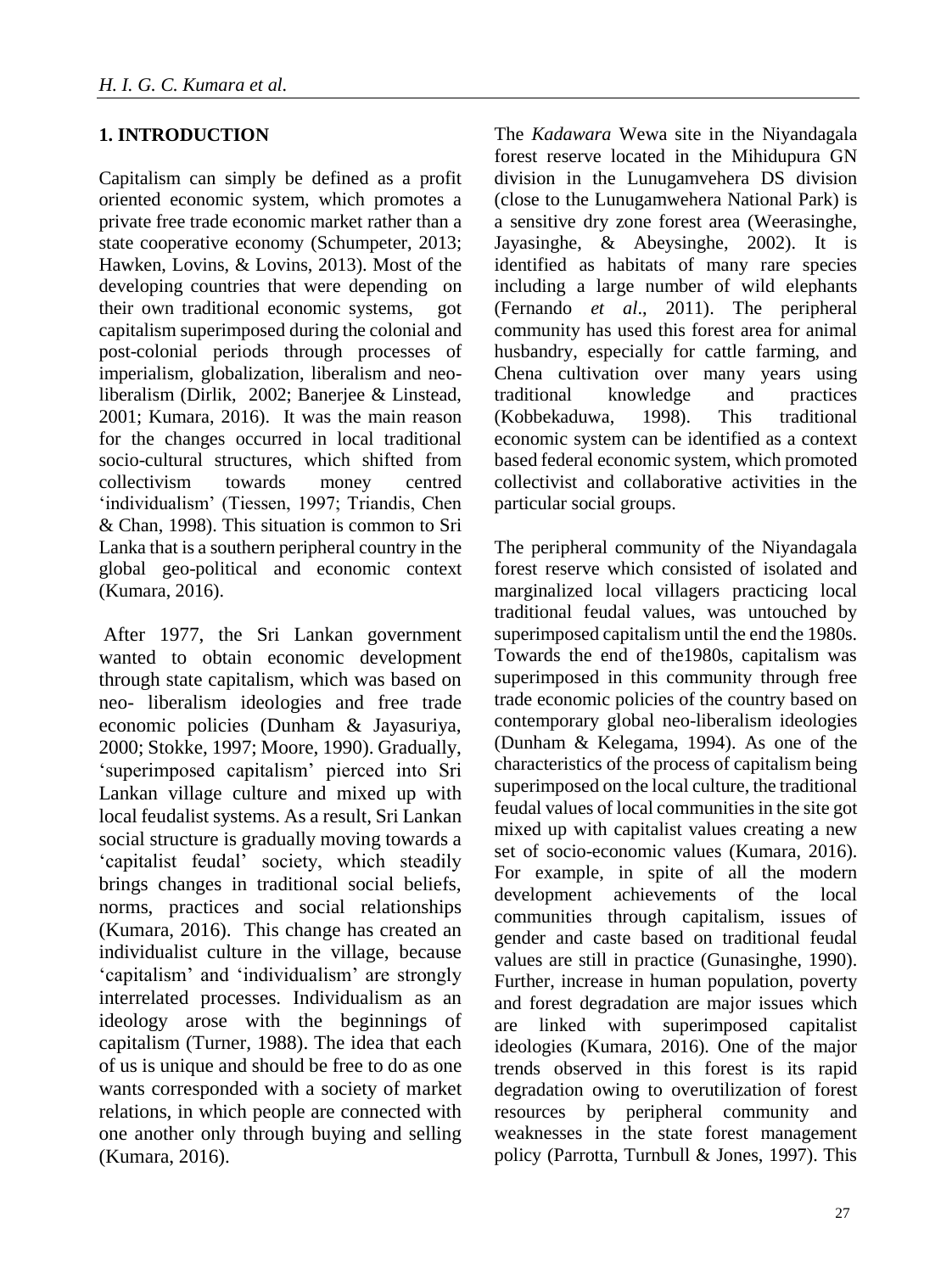situation is common in peripheral areas of many forest reservations of the country (Kumara, 2014). Therefore, the government must focus more on achieving community development and forest conservation, if it wants to address country's sustainable development targets. As well, understanding and analyzing the role of capitalism and super-imposed capitalism at the particular grassroots context is important for the successful implementation of any community development and forest management programme. Considering all these, the research focuses on identifying traditional forest utilization systems of the peripheral villages of the *Kadawara* wewa, Niyandagala forest reserve and analyzing the changes occurred in traditional forest utilization systems due to the influence of superimposed capitalism in the particular area.

# **2. BACKGROUND**

Global development discourses and theories are mainly based on 'capitalist' and 'socialist' ideologies, which have influenced policymaking and eco management planning in Sri Lanka (De Silva, 2012; Kumara, 2016).

## **2.1 'Classical Traditional Approach'**

Capitalist development approaches are two kinds of such as 'classical traditional approach' and 'neoclassical approach'. The classical traditional development approach is the root of modern development processes and 'The Wealth of Nations' (Smith, 2015 -1776) is considered the foundation of 'classical economic development discourse'. It was written when 'capitalism' was emerging from 'feudalism' as a result of the industrial revolution. This approach contributed to the growth of the earliest capitalist economy in the world, however, at the same time, it established euro-centred idealism and that was the weakness of applying this approach on the Sri Lankan context (Desai, 2002; Politonomist, 2009; Potter, 2002).



 **Figure 1.** Research site

### **2.2 Neo-Classical Development**

At the end of the World War II, ideologies of neoclassical development became more popular as a method of capitalism discourse and an economic reconstruction tool. According to the neoclassical economic philosophy, economic activities may focus on the determination of prices, output, and income according to 'supply' and 'demand' in the market (Davis, 2006; Thomas, 2012). However, according to Marxist theorists this flow creates world development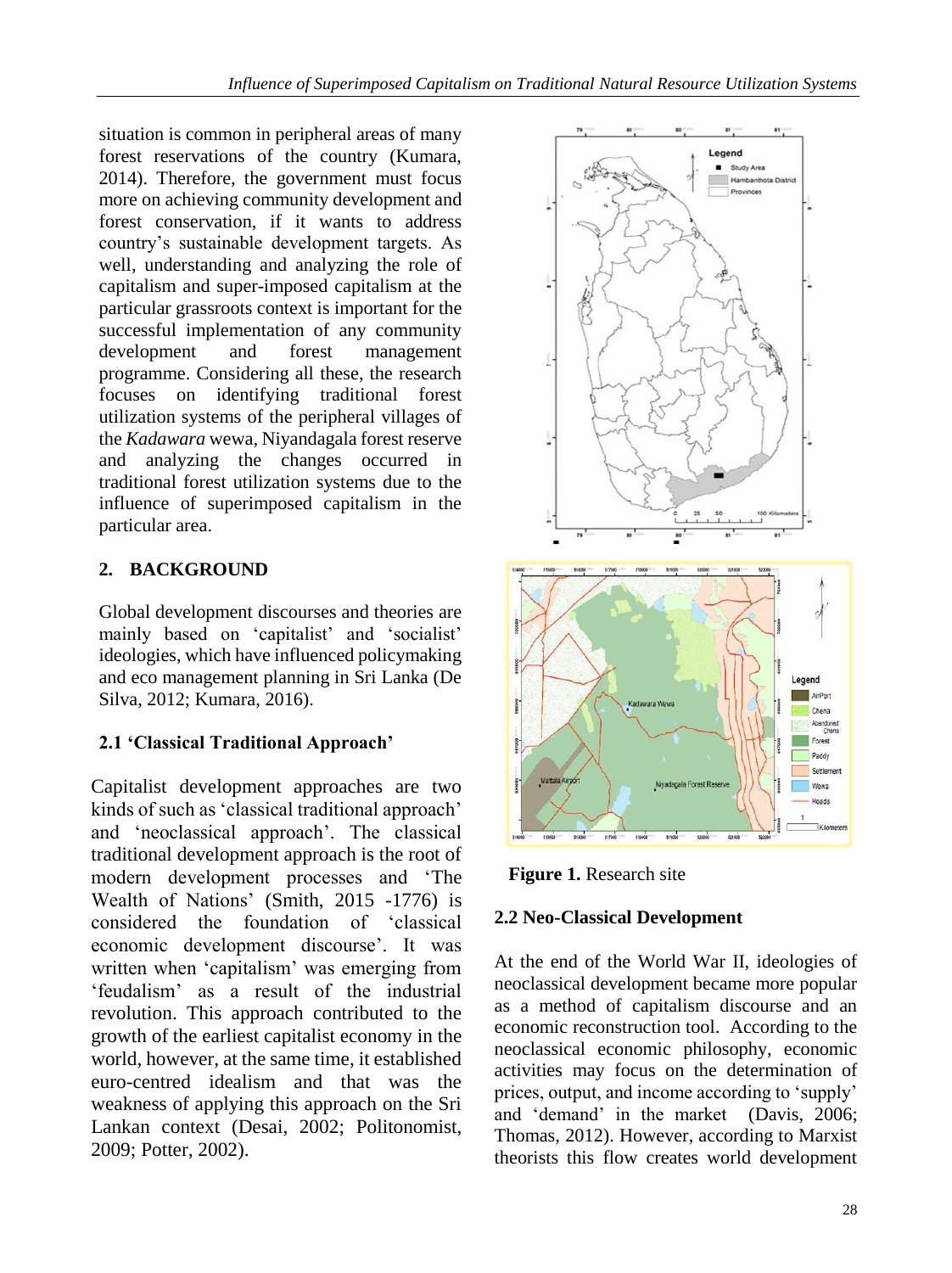processes that result in underprivileged poor states; like Sri Lanka and enhance the wealth of rich states (Costantinos, 1998; Sekhri, 2009).

#### **2.3 Marxism & 'Radical Dependency Theory'**

As an antithesis to 'classical and neo-classical development theories and discourses', Marxist and neo Marxist thinkers such as André Gunder Frank, Paul Baran and Paul Sweezy, Samir Amin, Theotônio dos Santos, Arghiri Emmanuel, and Aníbal Quijano developed 'radical dependency theory' (Desai & Potter, 2002; Fewel, 1981; Vernengo, 2012). According to this theory, development processes of the third world should focus on indigenous economic and social development as well as resource usage patterns of local communities and their interests (Ferraro, 2008; Sekhri, 2009). Radical dependency theory was the most popular development theory until the 1970s and it in/directly influenced to determine Sri Lankan development polices too, yet at the beginning of the 1980s, it faced the difficulty of explaining its own ideologies: growing economic development of some formerly poor countries like 'Asian tigers' challenged its validity as a development discourse (Desai & Potter, 2002; Friedmann & Wayne, 2012).

### **2.4 Alternative development approaches**

Horrendous pictures of the future world emerged at the dawn of the 1980s seeing prevalent environmental degradation and global warming, which were directly associated to unlimited economic development. Neo Malthusians have theoretically explained 'limits of growth' and they have described the correlation between food production and human population growth, as well as the limitation and degradation of most natural resources (Abramitzky & Braggion, 2003; Brezis, 2010; Chenowetha & Feitelsonb, 2004). Consequently, political ideologies have shifted towards nature friendly development discourses. As a result, capitalists use the term 'eco

capitalism' and socialists have emphasized 'eco socialism'. Nonetheless, they are still struggling to develop environmentally friendly practical forms of economic development. Hence, researching on this issue has theoretical as well as practical importance (Reed, 2008).

'Post colonialism' is associated with alternative development discourses. Western structures of knowledge and power block the development process in the southern peripheral context (Dirlik, 1994). Thus, post colonialists criticized a development structure based on western 'autonomy' and 'hegemonic power' (Brydon, 2004; d'Hauteserre, 2004; Hall & Tucker, 2004; Ziai, 2011). Post colonialism supports some alternative development concepts such as the need to conserve cultural and environmental resources, the involvement of local communities in development, the improvement of their living conditions and the availability of sustainable development policy, plan and strategies (Desai & Potter, 2002; Hall & Tucker, 2004; Hollinshead, 2004; Ziai, 2011).

Both 'sustainable development' and bottom-up development' approaches have been developed as alternative development tools in the last few decades in many developing countries including Sri Lanka (Altieri & Masera, 1993; Menge, 1992; Parnwell, 2002). This development approaches are based on community participation and empowerment through their own development and environmental management. 'Eco-managerialism' can be considered an environmental friendly development approach associated to sustainable development discourses. It has deep concerns for ecological management and economic development (Fischer & Hajer, 1999).

However, regardless of its philosophical rationality, in practice, sustainable development faces many challenges in the Sri Lankan context. Sustainable development approaches account for the need of development combined with environmental conservation, yet, it is not clearly explained how this can be achieved within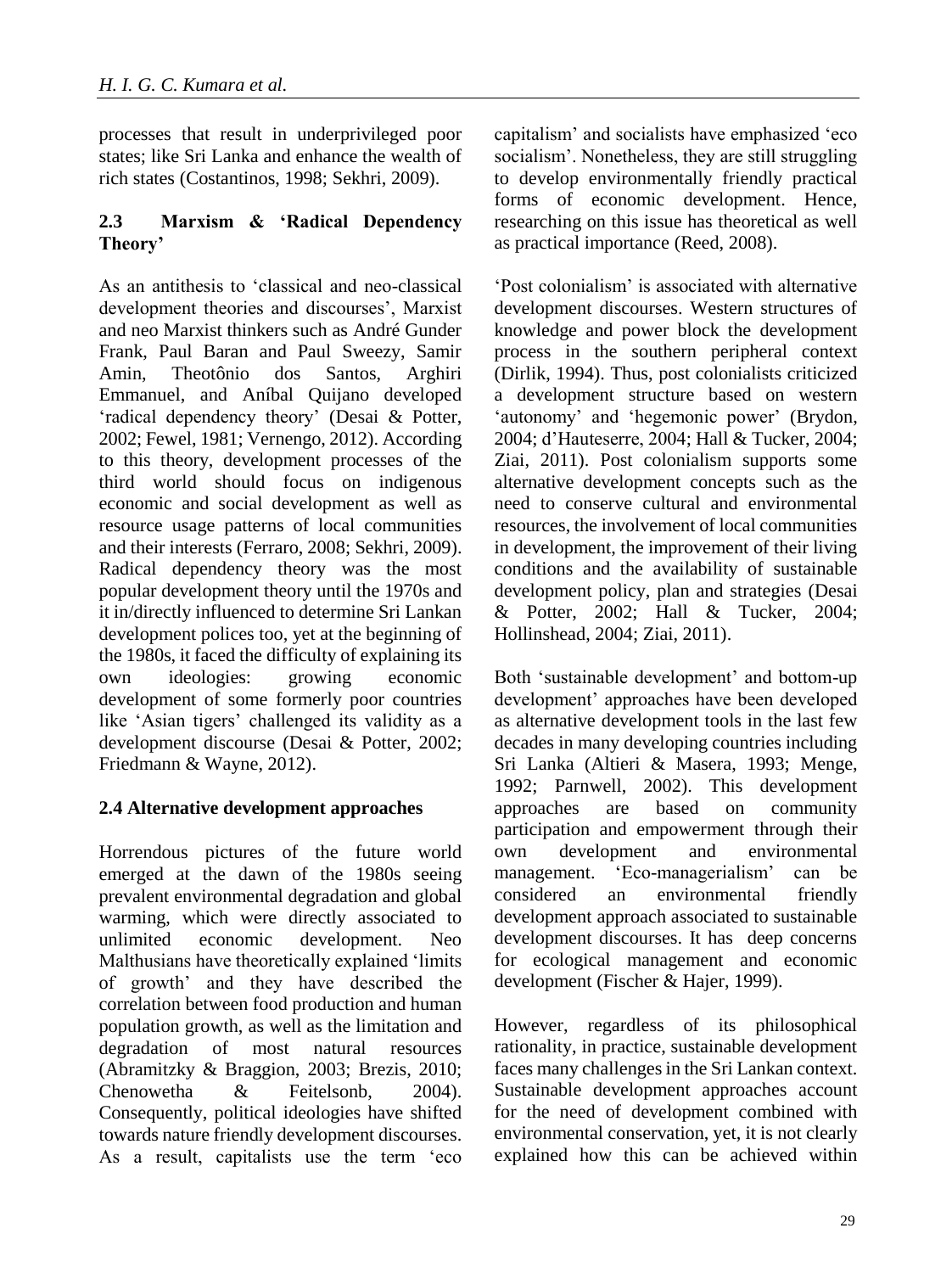contemporary capitalist and superimposed capitalist development practices (Adams, 2009; Ivanova, 2007; Zizek, 2008).

Conceptually, sustainable development still has significant value (Adams, 2009), however, if Sri Lanka really needs to achieve meaningful sustainable development goals, it should address socio-economic and geopolitical issues in the particular contexts. Forest management and rural poverty reduction in Sri Lanka through community forest management approaches and/or local community participation to gain sustainable outcomes have a contemporarily significant value and to achieve that the Sri Lankan government has used 'sustainable development approaches' as its principal policy. Nevertheless, before implementing any sustainable development approach in the context of developing countries like Sri Lanka, local knowledge and experience as well as socioeconomic structure must clearly be analysed (Adams, 2009; Baker, 1997, 2006; Clark, 2006; Redclift, 1989).

Through the literature review, 'understanding and analyzing the role of capitalism and superimposed capitalism in the rural Sri Lankan context' was identified a 'knowledge gap/vacuum' and the research objectives and questions are formed to bridge that gap.

# **3. METHODOLOGY & METHODS**

### **3.1 'Qualitative Research Methodology' and 'Inductive research approach'**

In this research, primary concern was to deal with 'rich and deep' primary data rather than 'numeric' data and much attention been paid to qualitative research methodology. This study targeted to collect philosophies on how 'rich' and 'deep' are intangible factors associated with changes of traditional forest utilization systems due to influence of superimposed capitalism vs sustainable development. Consequently, a 'qualitative inductive research approach' was

selected as the dominant methodological approach of this research. There is a profound correlation between qualitative methodology and inductive research. In inductive research, first, data is collected using relevant qualitative data collecting methods and then findings are linked with relevant theories, discourses, and concepts (Bryman, 2012; Thomas, 2012).

## **3.2 Data collecting methods**

Secondary data in the research is extracted from the following sources. A number of publications by local and international writers, especially those that include information about development discourses, alternative development, eco development, ecotourism, community forest management, joint forest management, tropical forest management etc. are used in the study. Participant and direct observation, semi-structured interviews and focus group interviews were conducted as qualitative data collection methods for this research. Altogether, 18 semi structured interviews were conducted in this research and each interviewee was provided with a consent form too. Semi-structured interviews are presented by their categorical code. For instance, in 'SSI10 Traditional cattle farmer', 'SSI10' stands for 'semi structured interviewing number 10. Six focused group interviews have also been conducted to the primary data collection process of this research and it is also presented by categorical code as 'FGI4 Villagers' where 'FGI4' indicates 'focused group interviewing number 04'. A total of 38 participants have informed this research including 26 interviews.

## **3.3 Sampling Method**

Semi-structured interviews use the 'snowballing' sampling method. Snow-balling is based on the metaphor that when a real snow ball is rolling down the hill, its size gradually increases until it approaches saturation (Baker, 2012; Cohen & Arieli, 2011). Thus, the researcher must gather enough data using a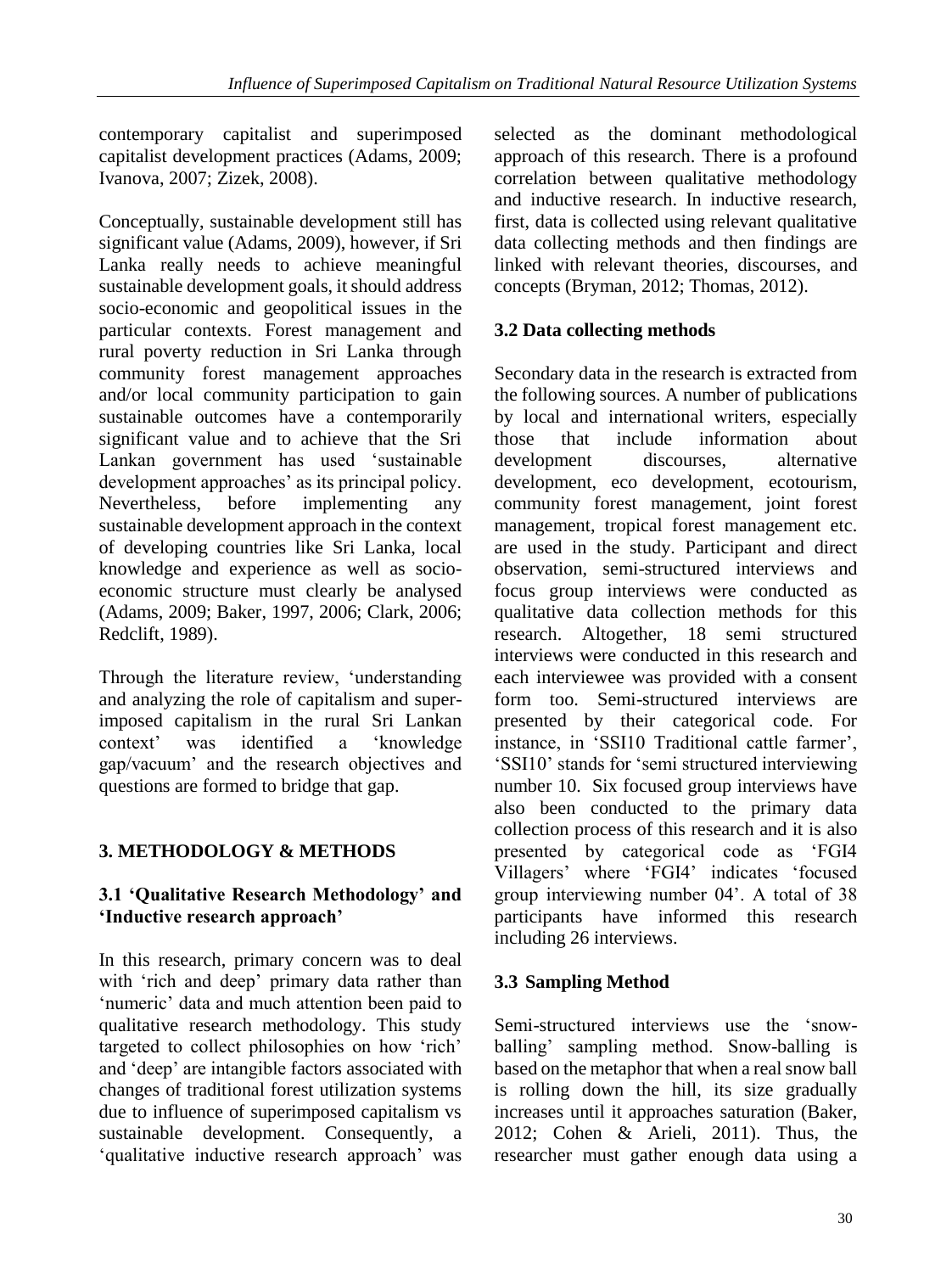chain referral process until it approaches saturation (Baltar & Brunet, 2012). This method was useful in this research, since it helped to gather information from diverse respondents.

### **3.4. Analysis**

A critical discourse analysis (CDA) method was used to examine both primary qualitative data, which were collected through participant and direct observation, interviews as well as secondary data. The data was analysed using steps such as data understanding, categorizing, coding under themes, connecting with theories and discourses and described narratively (Description/Interpretation/Explanation) (Bloor &Bloor, 2013; Dey, 2003; May, 1997). Classification of themes from the collected raw data can be recognized as a process (Bryman, 2012). Intensive reading, careful reading and rereading were conducted as a procedure to identify patterns in the data to recognize separate themes (Boyatzis, 1998).

### **3.5. Positionality and Reflexivity**

The notion of 'positionality and reflexivity' is normally connected with qualitative research methodology (Guillemin & Gillam, 2004; Walker *et al*., 2013). Every human being lives in a highly connected socio-cultural and political network. The nature of that network is different from place to place, culture to culture and time to time. That means every human being enjoys a special socio-cultural, economic and political 'position'. Whatever they do, talk, write, create etc., that 'position' is naturally displayed in their work. The social researcher is also a human being who has a separate 'position' that depends on his/her own socio-cultural values, beliefs, feelings and thoughts (Robert Wood Jonson Foundation, 2012). Many scholars have then argued that 'position' is exposed in many parts of a social research process (Walker *et al*., 2013). Since this research uses qualitative methodology, researcher was concerned about researcher's 'positionality' through reflexivity.

#### **4. RESULT & DISCUSSION**

#### **4.1 Traditional forest utilization patterns**

The community residing at the periphery of the Niyandagala forest reserve has used *Kadawara* tank and surrounding areas for multiple needs such as cattle farming, Chena cultivation, poaching and gathering forest material for survival needs. To observe the reality of this situation, we focused on case studies of three main characters and their families in this research.

*First case study:* '**A**' is a traditional cattle farmer and has used the forest area and *Kadawara* tank for his profession. According to him,

*I am a member of a traditional cattle farming family. Both my father and grandfather had also utilized this forest area for cattle farming. So, traditionally people called us* '*Gambara'* [people who own a large number of buffalos]. *I have more than 200 cattle and from 1965 I have been using this area for cattle grazing. Kadawara tank is a useful water source not only for my animals, but also for all the wild animals in the reserve. I have built a cattle pond very close to the tank. Since more than 300 wild elephants surround the tank looking for water, I have built three tree houses close to my cattle pound thinking about my safety* [SSI01- **A**: traditional cattle farmer, male, 65 years old, 2016.10.14 (This statement was cross checked and was proved by SSI14, 03, 04, 10, 11,12, & FGI 01, 04)].

This 'A' informant has two residencies; usually his family members, especially women at home, his wife and two daughters, live in a permanent house in the village while he and his helpers spend days and nights in their tree houses to take care of herds of cattle. As he stated, he uses *Kadawara* tank for fishing and gain extra income every week by selling the fish harvest. According to him;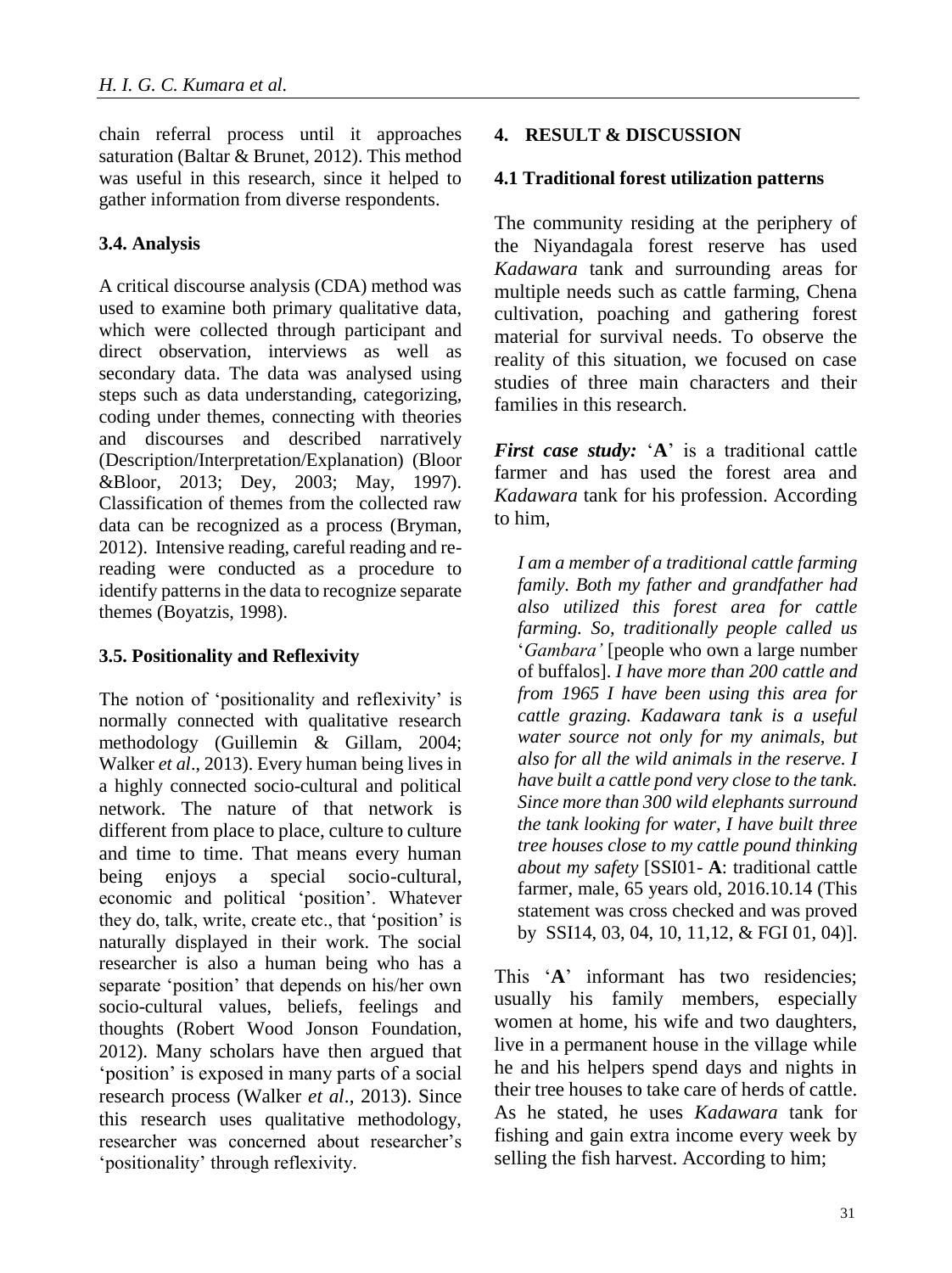*This is a state tank, yet I always try to maintain it as it adds to my income. My cattle cannot live without water, especially during the dry season. I have put different edible fish species into this tank and once a week I get more than 50kg of harvest by fishing with a net* (SSI01- **A**).

Forest utilization patterns of '**A**' represent methods of an 'Asian feudal system' which is based on 'collectivism' (Chayanov, 1966; Kumara, 2016). As he explained;

*I have about ten people here with me to help my work, but they are not my workers. I do not pay them for their work or I do not keep money with me, instead, my wife take all the income I gained from farming. Most of these helpers around me are my relations and we collectively contribute to our work. For example, every morning and evening my sons and me together milk cows in the herd and take it to my house in the village. Then we take the herds of cattle to the forest for grazing. My wife and daughters boil milk and make curd and send curd to the market but sometimes people come to my house to buy curd. When my helpers or I want money, we get it from my wife. Some of my animals belonged to my father earlier. Since he is no more with us, I own them now. Even if my mother is still alive she does not involve in these activities. Instead, I monthly give her the share of income I gain from those cattle. I have given some of my animals to my sons as well, especially when they have got married, yet still they give me my share of the income. Every week we earn money by fishing in Kadawara wewa. I do not pay people who come to help me with fishing, but I usually buy what they need, for instant clothes and dry food in a latter day with the money we collectively earned* (SSI01- **A**).

This kind of social system is built on traditional feudal power relations, values, knowledge, relationships and interests (Kumara, 2016) as well as it has links to the 'social hegemony' and 'cultural idealist superstructure' in the particular context. People in this type of society work as a group and their social relationships create a strong social network (Forgacs, Nowell-Smith, & Boelhower, 2012). According to Antonio Gramsci (2011), cultural hegemony is based on the cultural norms of a society.



**Figure 2.** One of the tree houses belongs to A, his cattle grazing free in the forest area & *Kadawara* tank

#### **4.2 Superimposed capitalism & changes in forest utilization patterns**

Socio-economic situation of the research site has started to change gradually from a traditional feudal system to a superimposed capitalist system by 1980s as a result of changes occurred in state political-economic policy (*section 1: introduction)* (Dunham & Jayasuriya, 2000; Stokke, 1997; Moore, 1990). Changes occurred in state political-economic policy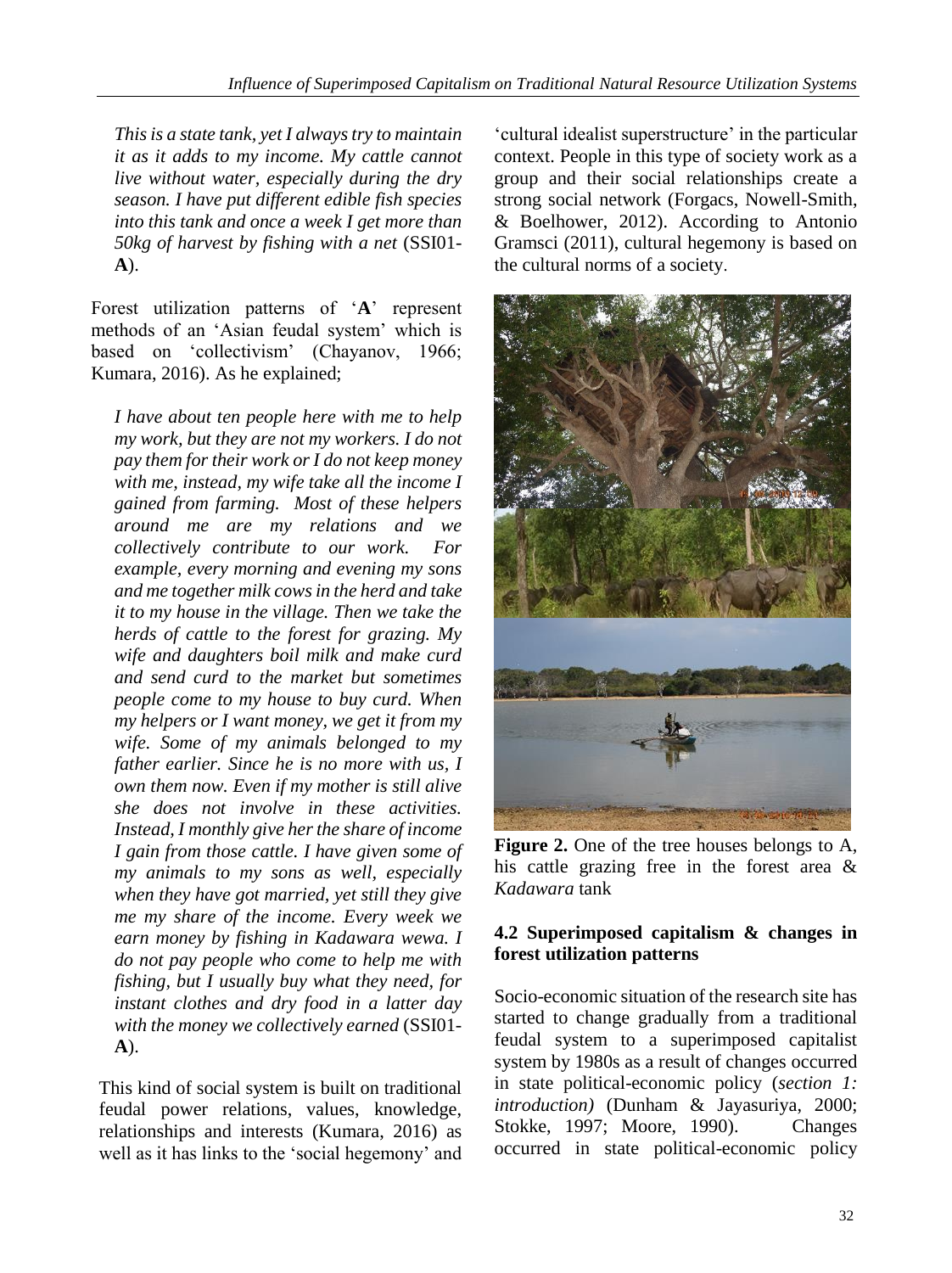brought capitalism which is nurtured by 'neoliberalism' and 'individualism' ideologies into the site and it was superimposed on the rural feudal village structure (Turner, 1988). Gradually, 'superimposed capitalism' pierced into village culture mixing with the fundamentals of traditional feudalism. This led to develop 'feudal- capitalist' socio-economic system which is totally different from western capitalism or Asian traditional feudalism (Kumara, 2016; Gunasinghe, 1990).

According to the findings of this research, two main changes in forest utilization can be identified.

- 01. Traditional forest utilization practices have been moderated and used to increase profit.
- 02. A considerable number of young villagers in the site has forgotten traditional ways of living and has migrated to outside world looking for better lifestyles following their capitalist dreams.



**Figure 3.** A & his helpers collect and prepare their weekly fish harvest to the market.

*Second case study:* **A2** is the third son of **A.** He is not happy with traditional cattle farming and fishing, because he cannot earn as much money as he wishes. According to him,

*My father as well as my other family members belong to a traditional cattle farming family and over many years they have used Kadarwara tank and the surrounded forest area for grazing the herds of cattle. Before the 1980s, there were a very few forest conservation laws and regulations. But now it is not easy to use forest area for traditional forest utilization practices. Chena cultivation and hunting are totally banned* [according to participatory and direct observation experience of the research, hunting and Chena cultivation are still in practice, even though they are against the law]. *From the last few years, my father and other traditional farmers have to pay 18000.00 Rs rental to the government to use Kdawara tank and use the forest for grazing our animals. So cattle farming in forest area is no more a 'profitable business'* [SSI02- **A2: A**'s 3rd son, 37 years old married livestock farmer, 2016.10.15 (This statement was cross checked and was proved by SSI11, 13, 14,08 & FGI 01, 04)].

Even if traditional forest utilization patterns are based on feudal norms and values, these norms and values are less important to the present-day farmers since they consider earning 'profit' is more important under the influence of superimposed capitalism (Kumara, 2016; Moore, 1990). **A** cannot change, since he represents feudal systems, yet **A2** finds it is hard to fit in to the current social structure without being changed accordingly with the social change. (Gramsci, 2011). As **A2** state:

*To become a pig and poultry farmer is more profitable than being a cattle farmer. Yet, my father* [**A**] *does not like this idea since he strongly believes that this type of farming is sinful. But I have started pig and poultry*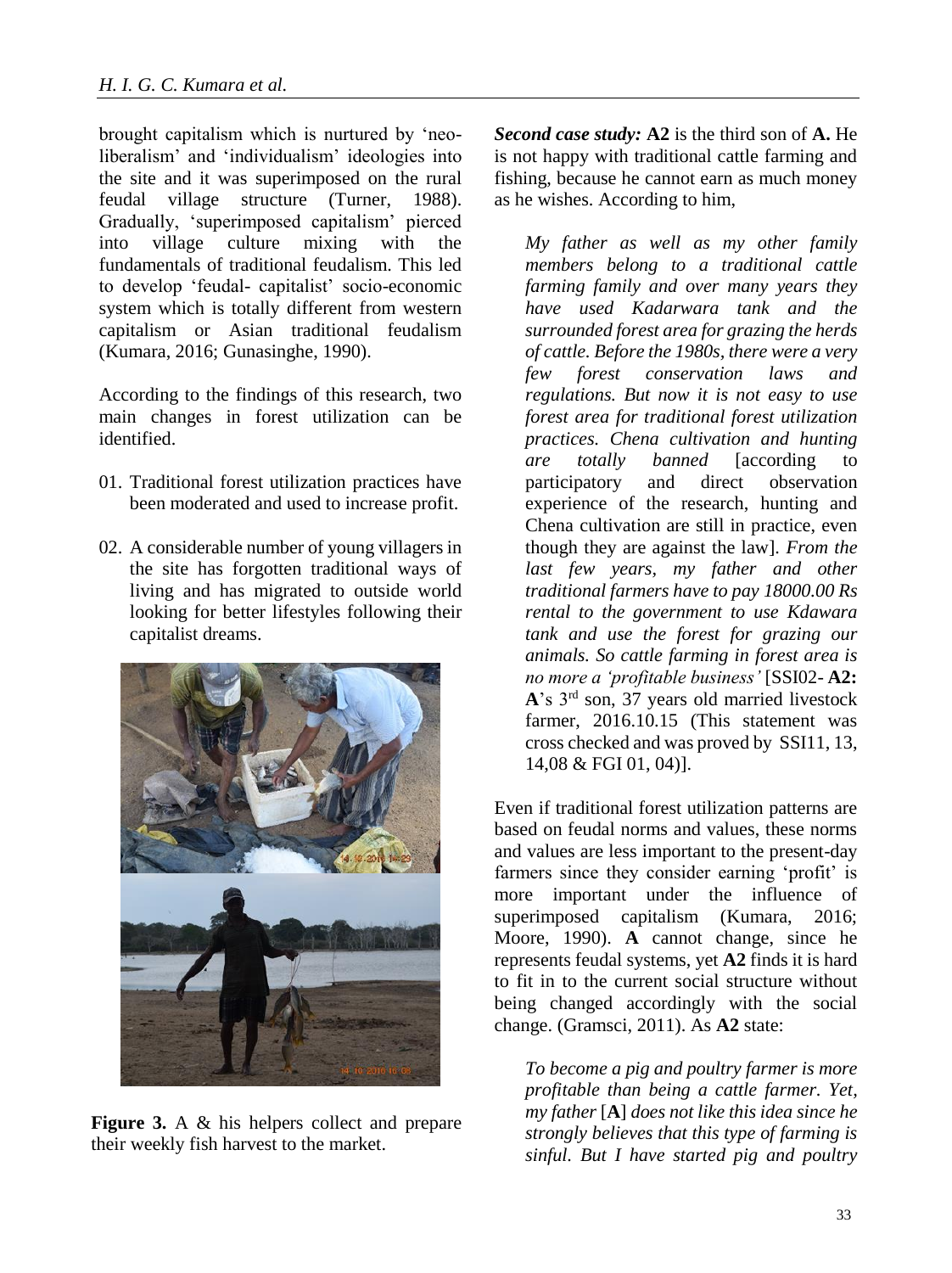*farms in the forest area and I use Kadawara tank also for water needs. I do not care about business being meritorious or sinful according to religious views or morals.*  (SSI02- **A2**).

Concepts of *sin*, *merit* and *soul* are norms of traditional (feudal) socioeconomic superstructure, yet when changes occur in the superstructure and cultural hegemony, such concepts are no longer in force (Salamini 2014). But the issue is that when forest utilization practices change from cattle faming to pig and poultry farming, its environmental impact change negatively. **A2**'s herds of pigs are let loose into the forest to scavenge food from 8.30 in the morning to 6.00 p.m. thus these pigs eat whatever they can eat on their way in the forest biosystems. Compared with the effects of cattle framing on ecosystem, this is more harmful to the diversity of wild animal species such as reptile and amphibian species.



**Figure 4. A2's** pig farm within the forest close to *Kadawara* tank

On the other hand, illegal as well as destructive forest utilization practices such as Chena cultivation and hunting are still in practice in this site and the Forest Department and Department for Wildlife Conservation could not fully cease these activities.

Most importantly, such illegal forest utilization practices occurred in 'profit ordinated' superimposed capitalist social system is more harmful to the natural environment compared with forest utilization practices in a traditional feudal social system (Biel, 2015; Kumara, 2016).



**Figure 5.** Setting fire to forestland for Chena cultivation

*Third case study:* **B** is a young married individual (about 40 years old). At present, he has temporarily immigrated to South Korea as a worker. The data mentioned below has been collected through participatory and direct observation experience of the research and information given by other villagers (his family and other relations).

*B comes from a traditional farming family of the research site. But he was not happy to carry on like a traditional farmer as his forefathers did. Since he picked a different path. He had worked hard to learn Korean language and had applied for working visa in South Korea. When he got visa, he immigrated to S. Korea and started working as a labourer in a manufacturing company. Now he has almost spent 12 years there.*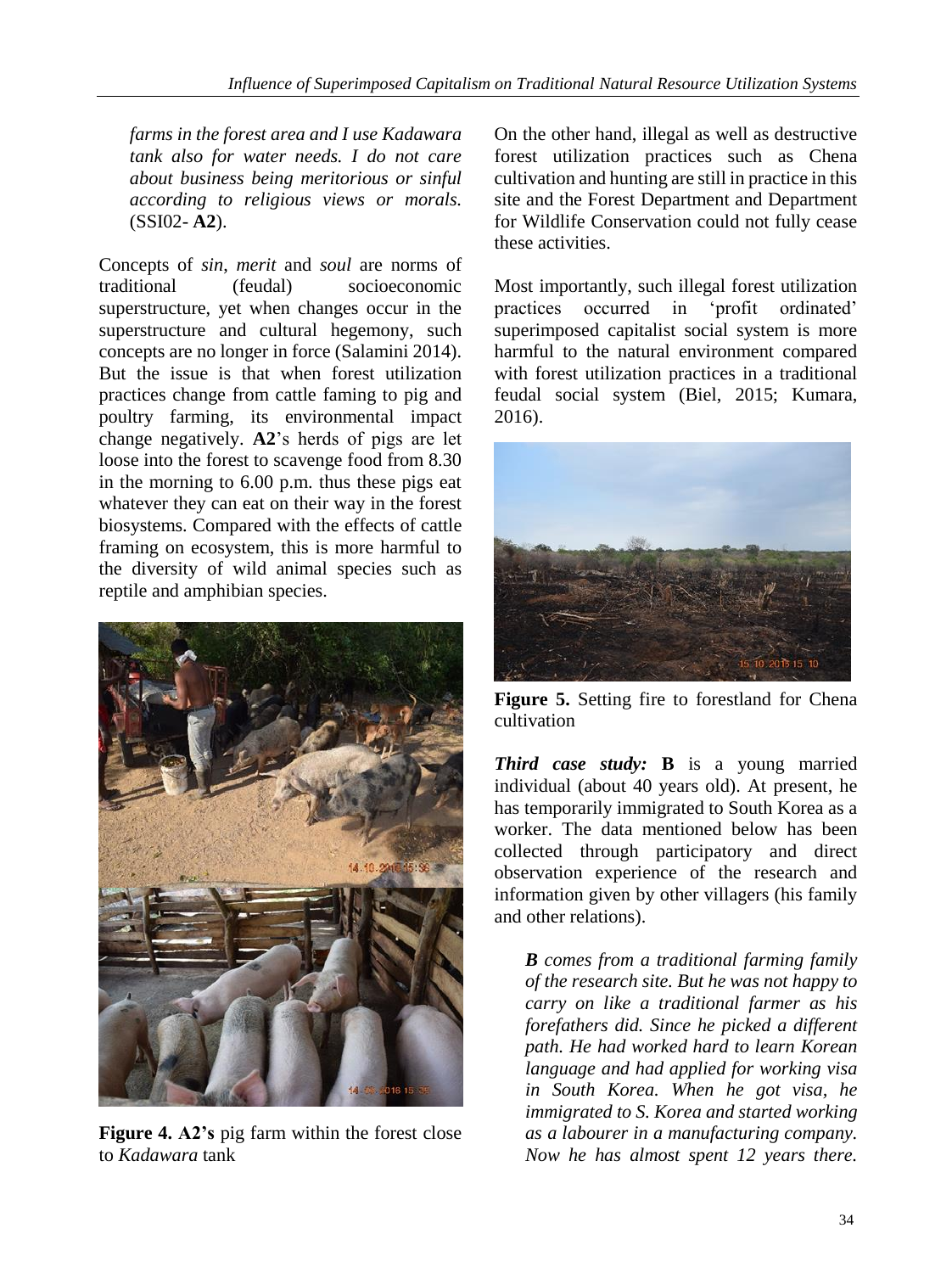*Once in every four years he visits home. His family (wife and two children) lives in the village similar to any other ordinary rural villager. Children go to the state school in the village and his wife is a house person who attends to all the household matters. B earns a lot of money, but he does not invest his savings or start up any kind of income generating work. With all his money that he has earned during those 12 years in S. Korea, he has built a very big, luxurious house in the village with all the modern facilities. Amid in a rural, marginalized and isolated village, this house shows off owner's wealth and the achievements of his capitalist dreams. Even he has set several CCTV cameras inside and outside the house covering up most of the sections of his house and these cameras allow him to watch comfortably what is going on in his house while being in Korea* (2016.10.14/15-field notes based on participatory and direct observation experience and information given by SSI01, 3, 5, 6, 9, 18, 14).

The research findings reveal that most of the village youth dream to migrate to Korea like **B**  did and they are working hard to make their dream come true (going to Korean language classes; looking for support from regional politicians to obtain working visa to Korea etc.).

The bright side of this trend is that **B** and other young villagers have abandoned forest utilization practices, which leads to environmental conservation. It is observed that there is a trend of village youth migrating more to the outside world in future looking for ways to achieve their capitalist dreams (Shaw, 2010).

When capitalist dreams of **B** or the villagers who follow **B's** path are analysed, it can be identified how ridiculous are the norms/values in a capitalist superstructure in the world southern peripheral context of on which capitalism has been superimposed (De Silva, 2012; Gunasinghe, 1990; Jayawardena, 2000; Kumara, 2016; Ulyanovsky, 1981).



**Figure 6.** B's Luxurious house in the research site

Labourers in this context 'pretend' to be 'capitalists' and contribute to create an illusionary 'capitalist body' without a 'soul'. These people try to achieve western capitalist life by earning more and more money without understanding the fundamentals of western capitalism or its mechanism. In this kind of misleading and distorted system, it is hard to achieve development or sustainable development targets (Jayawardana, 2000; Kumara, 2016).

On the other hand, fantasies brought in through superimposed capitalism have led people in the southern peripheral context to live a lifeless life full of stress, jealousy and competition. For example; why does **B w**ants to watch what is happening in his family from Korea? It can be considered as an act/ reflection of **B**'s suppressed unconscious mind (Žižek, 1997). He is trying to achieve targets of his fantasies comparing himself with the 'big other' who is also a creation of his own mind. (Feldstein, Bruce & Maire, 1995; Žižek, 1992). The most important observation here is that there are many others who are willing to follow the same way as **B**  has taken and this trend can bring negative effects on social order, relationships, and systems.

#### **5. CONCLUSION**

Traditional forest utilization practices of the research site which are based on 'feudalcollectivist' values and norms, can be identified as comparatively sustainable systems. Yet with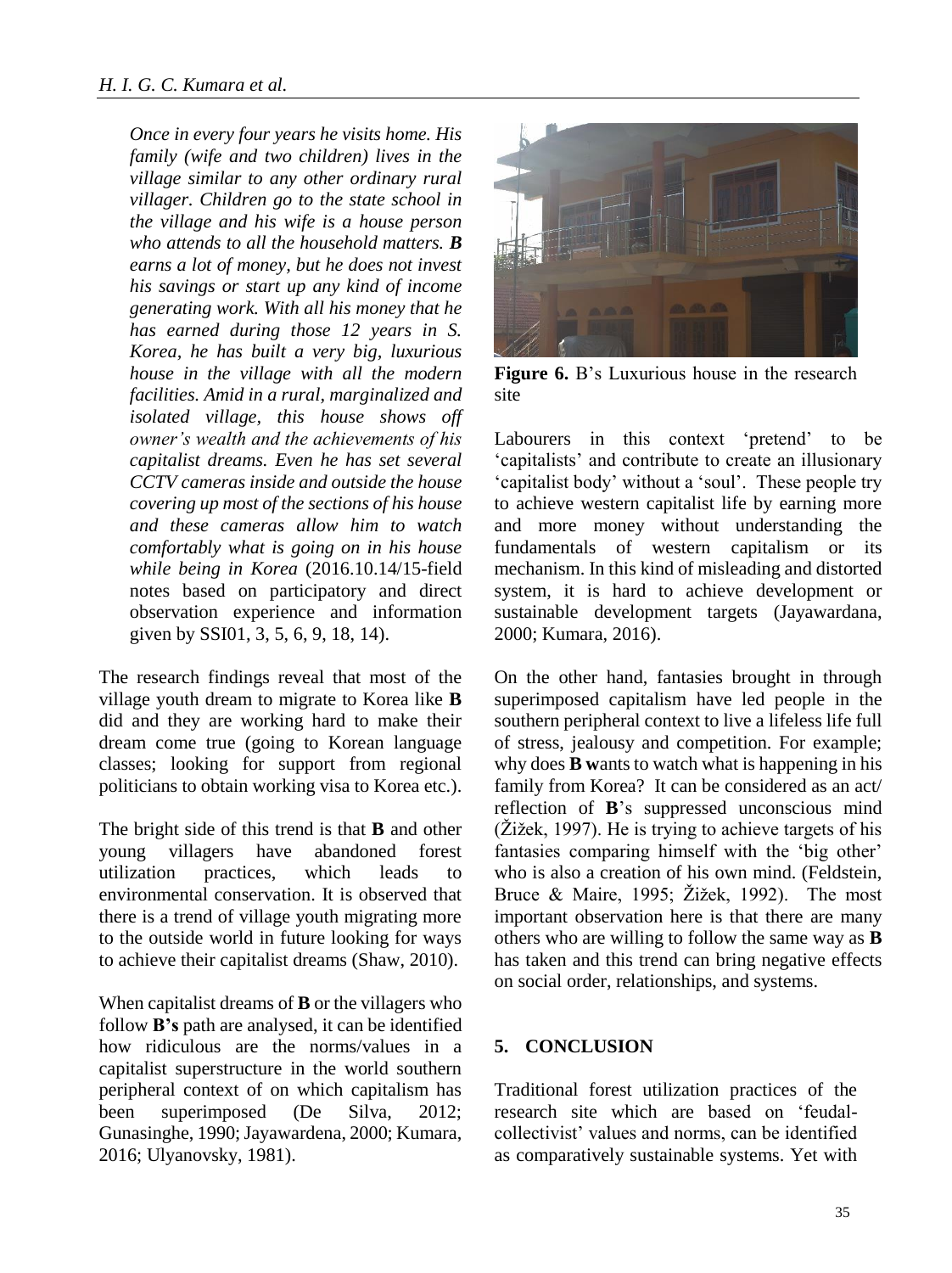the increasing human population, socioeconomic structure change from 'feudal collectivist' to 'individualist- superimposed capitalist' structure. Accordingly, traditional forest utilization practices have also changed creating two major issues. First, traditional forest utilization practices have been converted into 'profit orientated businesses' and this has brought negative impacts on natural eco systems. Second, young people have migrated from the site to outside world looking for better ways of living. This has brought in positive effects on environmental conservation but negative effects on socio cultural settings since this leads to create a 'feudal-capitalist' social structure which does not result in better socioeconomic development. With capitalist fantasies being spread over feudal social structure, the structure has grown up to be a 'grotesque of capitalist superstructure'. It has led into a social anomie while negatively influencing the balance and harmony of the social order.

### **REFERENCES**

ABRAMITZKY R. & BRAGGION F. Malthusian and neo-Malthusian theories. In Mokur J. editor.The Oxford encyclopeida of economic history Oxford, UK: Oxford University Press. 2003; 423-427.

ADAMS WM. Green development: Environment and sustainability in a developing world 3rd ed. London: Routledge. 2009.

ALTIERI MA,& MASERA O. Sustainable rural development in Latin America: Building from the bottom-up. Ecological Economics. 1993; 2: 93-121.

BANERJEE SB & LINSTEAD S. Globalization, multiculturalism and other fictions: colonialism for the new millennium? Organization. 2001;4: 683-722.

BAKER S. The politics of sustainable development: Theory, policy and practice within the European Union. London: Routledge. 1997.

BALTAR F & BRUNET I. Social research 2.0: Virtual snowball sampling method using Facebook. Internet Research. 2012; 1: 57-74.

BECKER H. S. Problems of inference and proof in participant observation. American Sociological Review. 1958; 6: 652-660.

BIEL R. The interplay between social and environmental degradation in the development of the international political economy. Journal of World-Systems Research. 2015; 1:109-147.

BLOOR M. & BLOOR T. The practice of critical discourse analysis: An introduction. London: Routledge. 2013.

BOYATZIS RE. Transforming qualitative information: Thematic analysis and code development. London: Sage. 1998.

BREZIS ES. Can demographic transition only be explained by altruistic and neo-Malthusian models? The Journal of Socio-Economics. 2010; 2: 233-240.

BRYDON D. Postcolonialism now: Autonomy, cosmopolitanism, and diaspora. University of Toronto Quarterly. 2004; 2: 691-706.

BRYMAN A. Social research methods. 4th ed. Oxford: Oxford University Press. 2012.

CHAYANOV AV. On the theory of noncapitalist economic systems. The theory of peasant economy. 1966; 1:1-28.

CHENOWETHA J & FEITELSONB E. Neo-Malthusians and cornucopians put to the test: Global 2000 and the resourceful earth revisited. Futures. 2004; 1: 51-72.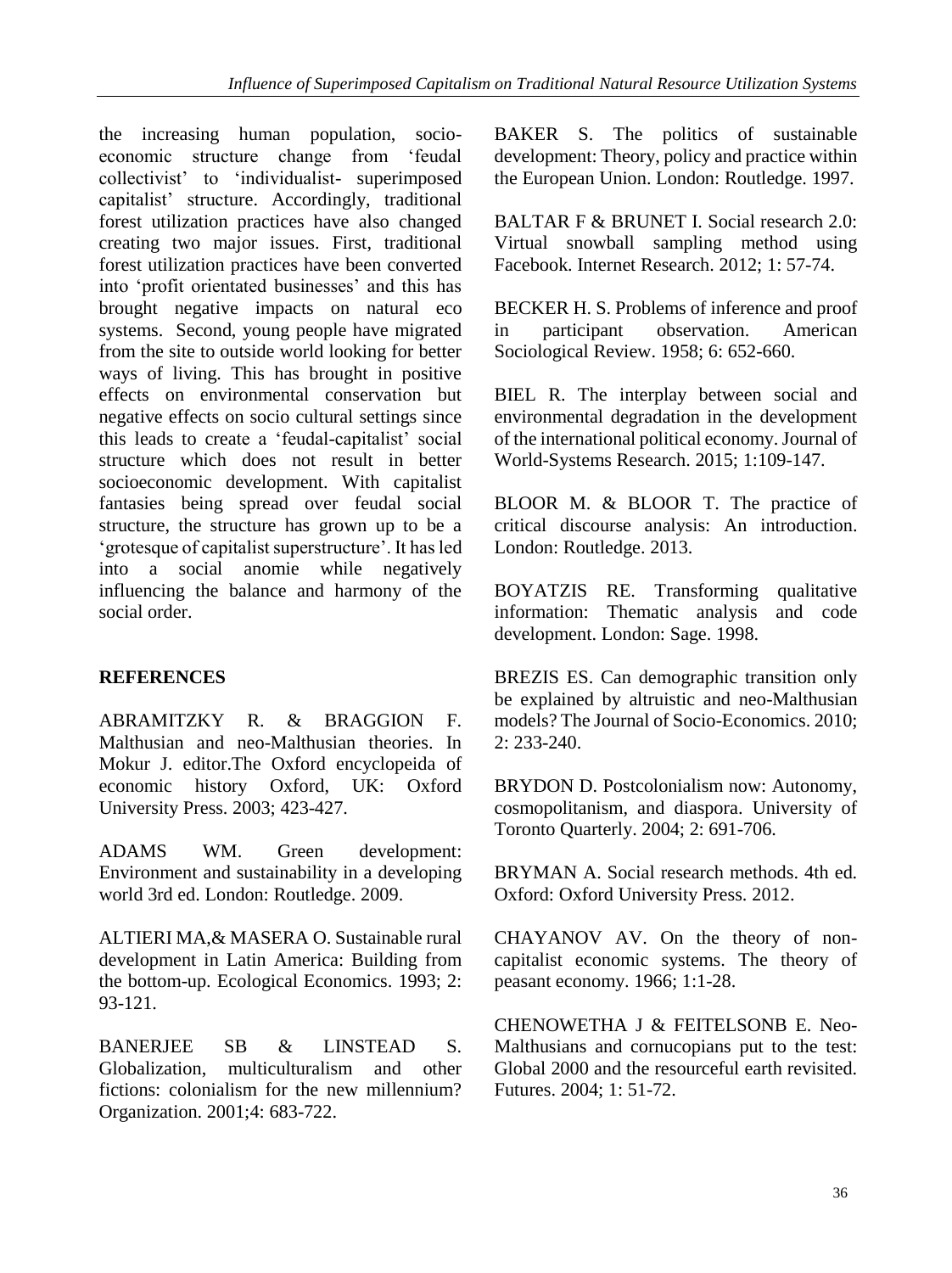CLARK DA. The Elgar companion to development studies. Cheltenham: Edward Elgar Publishing. 2006.

COHEN N & ARIELI T. Field research in conflict environments: Methodological challenges and snowball sampling. Journal of Peace Research. 2011; 4: 423-435.

COSTANTINOS BT. An overview of development theories. Addis Abeba: The Centre for Human Environment. 1998.

DAVIS JB. The turn in economics: Neoclassical dominance to mainstream pluralism? Journal of Institutional Economics. 2006; 2: 1-20.

DE SILVA SBD. The political economy of underdevelopment. London: Routledge. 2012.

DE SILVA SB. The political economy of underdevelopment. London: Routledge. 2012.

DESAI V. Community participation in development. In: V. Desai & R. B. Potter, editors. The companion to development studies. London: Oxford University Press. 2002; 115– 119.

DESAI V & POTTER RB. (Eds.). The companion to development studies. London: Arnold. 2002.

DEY, I. Qualitative data analysis: A userfriendly guide for social scientists. London: Routledge; 2003.

D'HAUTESERRE AM. Postcolonialism, colonialism, and tourism. In Lew, A A. Hall C M & Williams A M. editors. A companion to tourism. London: Wiley-Blackwell. 2004; 235- 245.

DIRLIK A. Rethinking colonialism: Globalization, postcolonialism, and the nation. Interventions. 2002; 4:428-448.

DIRLIK A. The postcolonial aura: Third world criticism in the age of global capitalism. Critical Inquiry. 1994; 2: 328-356.

DUNHAM D & JAYASURIYA S. Equity, growth and insurrection: Liberalization and the welfare debate in contemporary Sri Lanka. Oxford Development Studies. 2000; 28: 97-110.

DUNHAM D & KELEGAMA S. Economic liberalization and structural reforms: the experience of Sri Lanka, 1977-93. ISS Working Paper Series/General Series. 1994; 163:1-37.

FELDSTEIN R, BRUCE F & MAIRE J, (eds). Reading Seminar XI: Lacan's Four Fundamental Concepts of Psychoanalysis: The Paris Seminars in English. New York: SUNY Press. 1995.

FERNANDO P, JAYEWARDENE J, PRASAD T, HENDAVITHARANA W & PASTORINI J. Current status of Asian elephants in Sri Lanka. Gajah. 2011; 35: 93-103.

FERRARO V. Dependency theory: An introduction. In Secondi G, editors. The development economics reader London: Routledge. 2008; 58-64.

FEWEL GR. A socialist model of economic development: The Polish and Bulgarian experiences. World Development. 1981; 9: 929- 950.

FISCHER F & HAJER M. Living with nature: Environmental politics as cultural discourse. Oxford: Oxford University Press. 1999.

FORGACS D, NOWELL-SMITH G & BOELHOWER W. Antonio Gramsci: Selections from cultural writings. London: Lawrence & Wishart. 2012.

FRIEDMANN H & WAYNE J. Dependency theory: A critique. Canadian Journal of Sociology. 2012; 2: 399-416.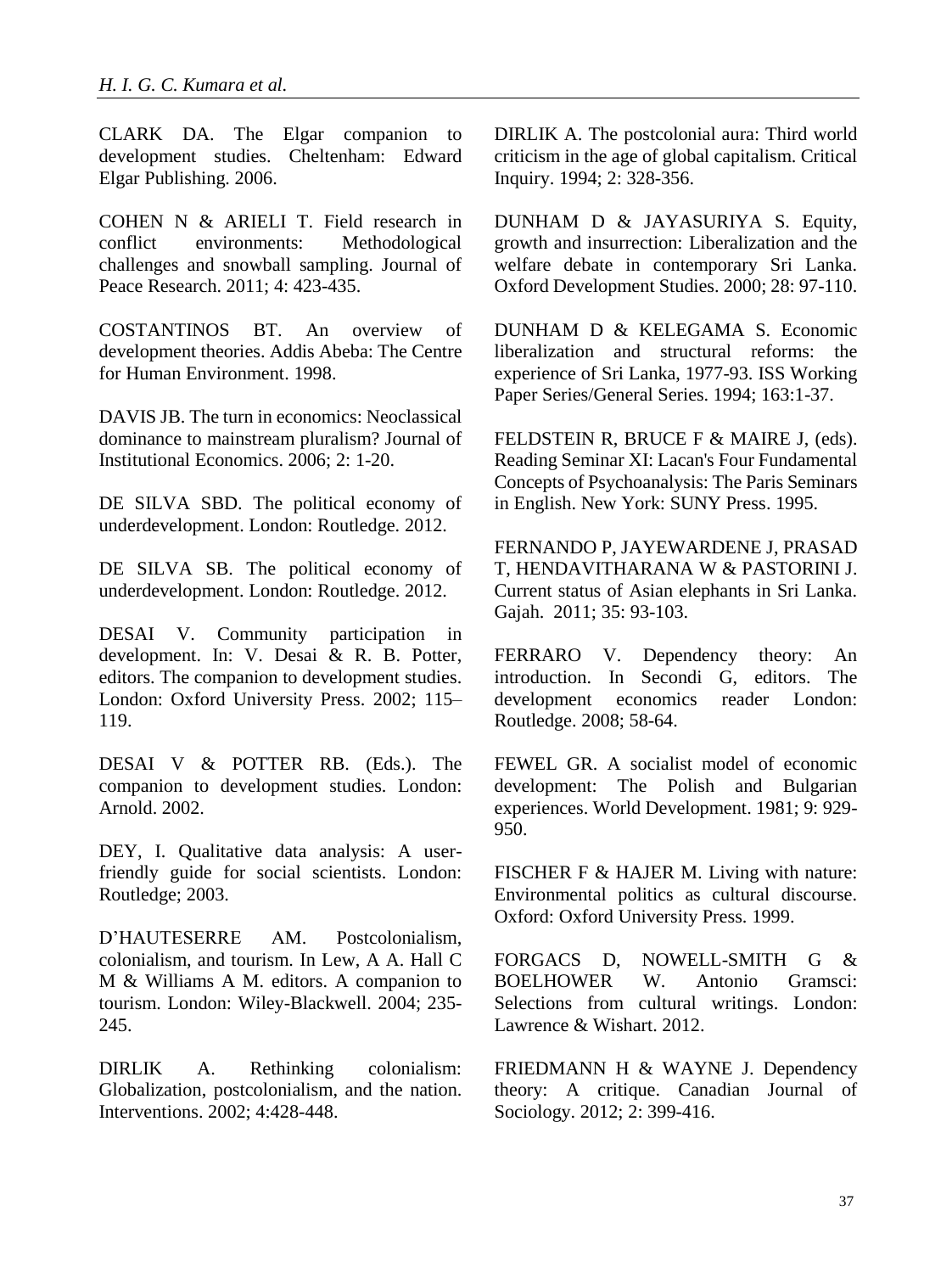GUILLEMIN M & GILLAM L. Ethics, reflexivity, and 'ethically important moments' in research. Qualitative Inquiry. 2004; 2: 261- 280.

GUNASINGHE N. Changing socio-economic relations in the Kandyan countryside. Colombo: Social Scientists' Association. 1990.

GRAMSCI A. Prison Notebooks, Volumes 1-3. New York: Columbia University press. 2011.

HALL CM & TUCKER H. Tourism and postcolonialism: Contested discourses, identities and representations. London: Routledge. 2004.

HAWKEN P, LOVINS AB & LOVINS LH. Natural capitalism: The next industrial revolution, London: Routledge. 2013.

HOLLINSHEAD K. Tourism and new sense: World making and the enunciative value of tourism. In Hall CM & Tucker H, editors. Tourism and postcolonialism: Contested discourses, identities and representations London, UK: Routledge. 2004. P.25-42.

IVANOVA M. Moving forward by looking back: Learning from UNEP's history. New York, NY: Center for UN Reform Education. 2007.

JAYAWARDENA K. Nobodies to somebodies: the rise of the colonial bourgeoisie in Sri Lanka. London: Zed Books. 2000.

KOBBEKADUWA H. Farming systems of Kirindi Oya irrigation and settlement project. 1998. http://dl.nsf.ac.lk/ohs/harti/22225.pdf. Accessed 08 February 2017.

KUMARA HIGC. Forest Utilization by Local Communities in Sinharaja Rain Forest. Saarbrücken: LAP LAMBERT Academic Publishing. 2014.

KUMARA HIGC. Challenges to Implementing Community Based Ecotourism (CBET) as a Bottom up Development Approach in the Sinharaja Rain Forest (Sri Lanka). Hamilton: University of Waikato. 2016. http://researchcommons.waikato.ac.nz/handle/1 0289/9894. Accessed 10 February 2017.

MAY T. Social research: Issues, methods, and process (2nd ed.). Philadelphia, PA: Open University Press. 1997.

MENGE BA. Community regulation: under what conditions are bottom-up factors important on rocky shores? Ecology. 1992; 3:755-765.

MOORE M. Economic liberalization versus political pluralism in Sri Lanka? Modern Asian Studies. 1990; 24: 341-383.

PARNWELL MJG. Agropolitan and bottom up development. In Desai V & Potter RB, editors. The companion to development studies. London: Oxford University Press. 2002; 112- 116.

PARROTTA JA, TURNBULL JW & JONES N. Catalyzing native forest regeneration on degraded tropical lands. Forest Ecology and Management. 1997; 1:1-7.

POLITONOMIST. A history of famous economists. 2009. http://www.politonomist.com/a-history-offamous-economists-00305/2/. Accessed 12

February 2017.

POTTER RB. Theories, strategies and ideologies of development. In V. Desai & R. B. Potter, editors. The companion to development studies. London: Oxford University Press. 2002; 61-65.

REDCLIFT MR. Sustainable development. In Desai V & Potter RB, editors. The companion to development studies London: Oxford University Press. 2002; 275-278.